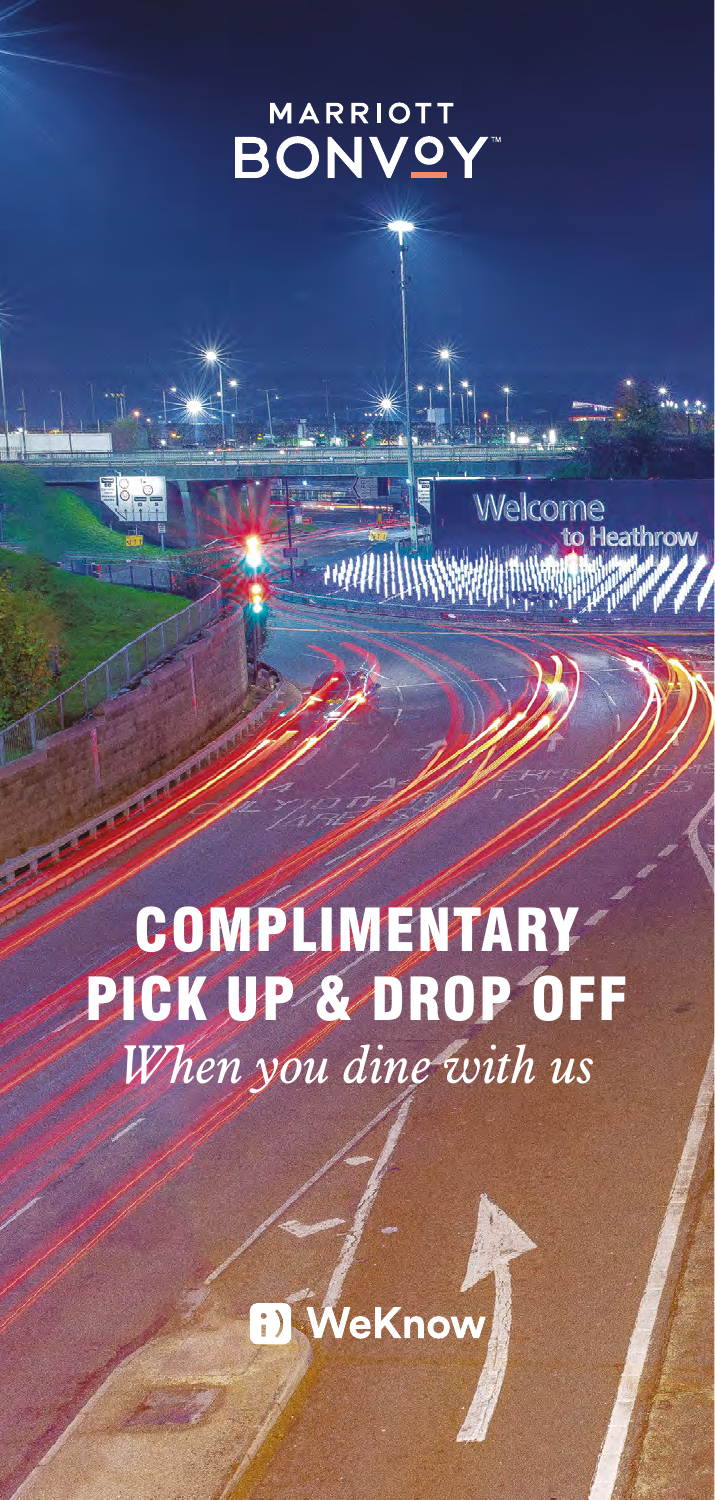# **TAKE A BITE OUT OF HEATHROW**

*Dine at one of Marriott Bonvoy's London Heathrow Collection restaurants and we will pick you up and drop you home for free.*

With our partners WeKnowLondon you can experience the unique Sports Bar & Grill [at Sheraton Skyline Hotel, taste a delicio](https://www.marriott.com/hotels/hotel-information/restaurant/details/lhrss-sheraton-skyline-hotel-london-heathrow/5958306/)us Italian feast at [Carluccio's in London Heathrow](https://www.carluccios.com/restaurants/london-marriott-heathrow/)  [Marriott Hotel](https://www.carluccios.com/restaurants/london-marriott-heathrow/) or tuck into a juicy steak at [Cast](https://www.marriott.com/hotels/hotel-information/restaurant/lhrsi-sheraton-heathrow-hotel/) [Iron Bar & Grill in Sheraton Heathrow Hotel](https://www.marriott.com/hotels/hotel-information/restaurant/lhrsi-sheraton-heathrow-hotel/).

Receive complimentary pick up and drop off from hotels in the Heathrow area with a minimum spend of £30 at the participating restaurants. Booking must be made via the hotel. Terms and conditions apply.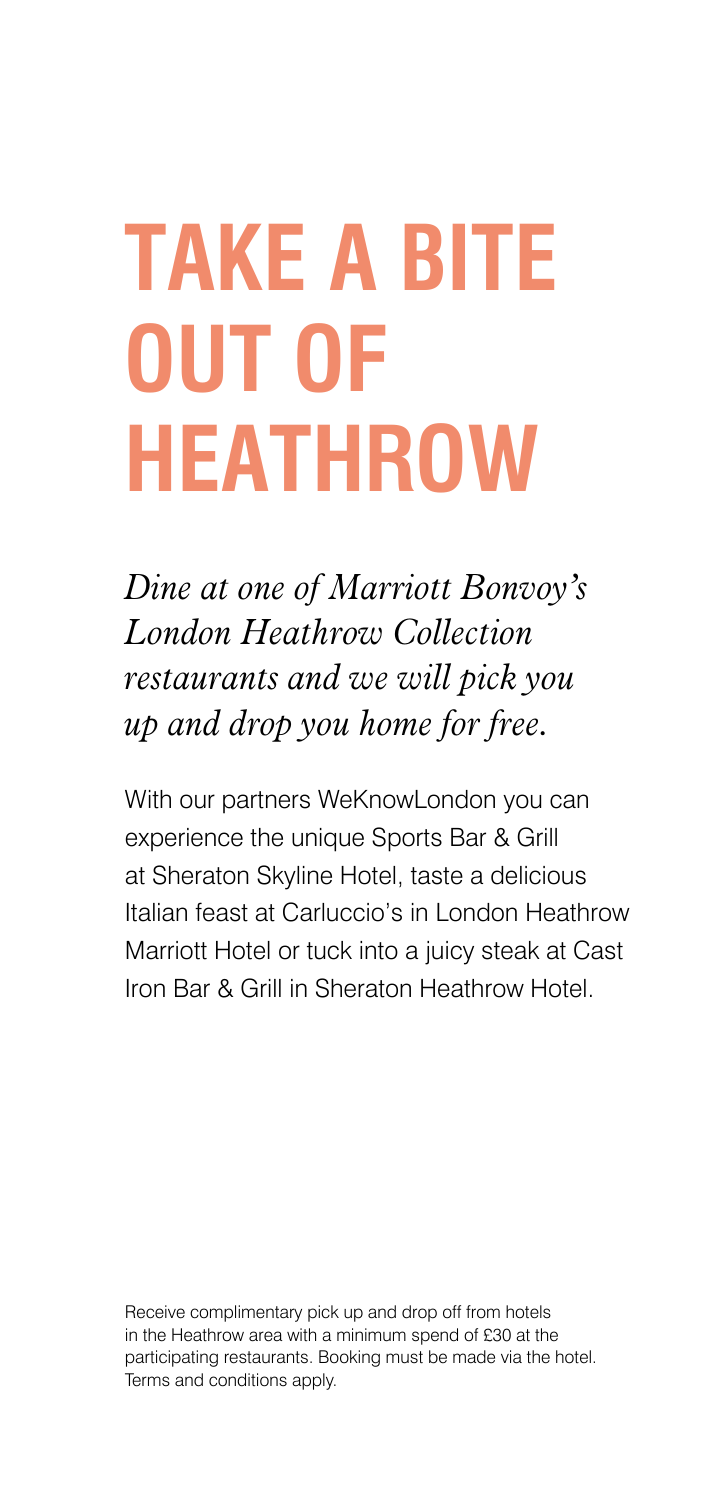**[Sports Bar & Grill](https://www.marriott.com/hotels/hotel-information/restaurant/details/lhrss-sheraton-skyline-hotel-london-heathrow/5958306/)** Sheraton Skyline Hotel

**[Cast Iron Bar & Grill](https://www.marriott.com/hotels/hotel-information/restaurant/lhrsi-sheraton-heathrow-hotel/)** Sheraton Heathrow Hotel

**[Carluccio's](https://www.carluccios.com/restaurants/london-marriott-heathrow/)** London Heathrow Marriott Hotel

RICA